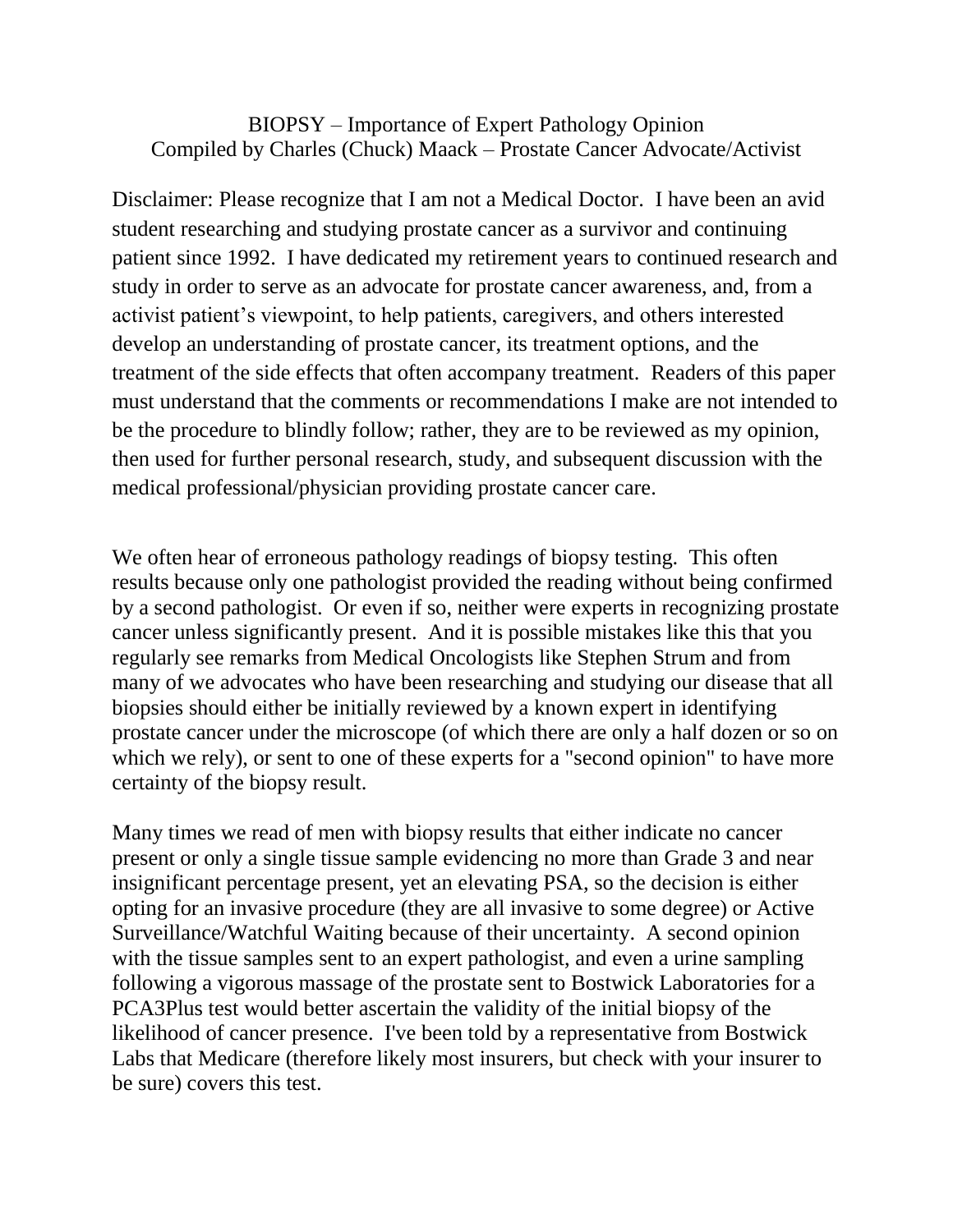An explanation of the PCA3 test (known as the PCA3Plus test by Bostwick Laboratories) can be reviewed by clicking on the URLs below, and I've followed that with a list of pathologists known to have expertise in reading biopsy tissue samples.

[http://www.medscape.com:80/viewarticle/574379](http://www.medscape.com/viewarticle/574379)

[http://www.psa-rising.com/wiredbird/bostwick\\_pca3plus06.html](http://www.psa-rising.com/wiredbird/bostwick_pca3plus06.html)

If the presence of High-Grade Prostatic Intraepithelial Neoplasia (HGPIN) is evident during biopsy, your physician should consider the following testing:

When learning of a patient being scheduled for a biopsy of his prostate gland, recommend he request that if High-Grade Prostatic Intraepithelial Neoplasia (HGPIN) is present that it be tested for the presence of the protein ERG. A recent study/trial determined that this presence from biopsy found that 53 percent of men whose prostate biopsies showed expression of ERG protein developed invasive prostate cancer, compared to 35 percent of men whose biopsies were ERGnegative. All of the biopsies were classified as having HGPIN, which are lesions that may or may not morph into cancer. The prostate cancer-specific ERG protein overproduction results from the fusion of two genes, leading to a chimeric gene referred to as TMPRSS2-ERG that is present in over half of the 230,000 prostate cancers diagnosed in the United States each year. Investigators found ERG expression in about 11 percent of participants' biopsies, and over time, increasing numbers of these patients developed invasive prostate cancer — about 15 percent within the first year of the three year-trial, 37 percent at year two, and 53 percent at year three.

Please click on the following for a more comprehensive explanation:

[http://www.physiciansnews.com/2013/12/04/protein-found-in-biopsies-shows](http://www.physiciansnews.com/2013/12/04/protein-found-in-biopsies-shows-increased-prostate-cancer-risk/)[increased-prostate-cancer-risk/](http://www.physiciansnews.com/2013/12/04/protein-found-in-biopsies-shows-increased-prostate-cancer-risk/)

For those patients showing evidence of HGPIN containing ERG, despite no presence of prostate cancer cell development, it would be prudent for regularly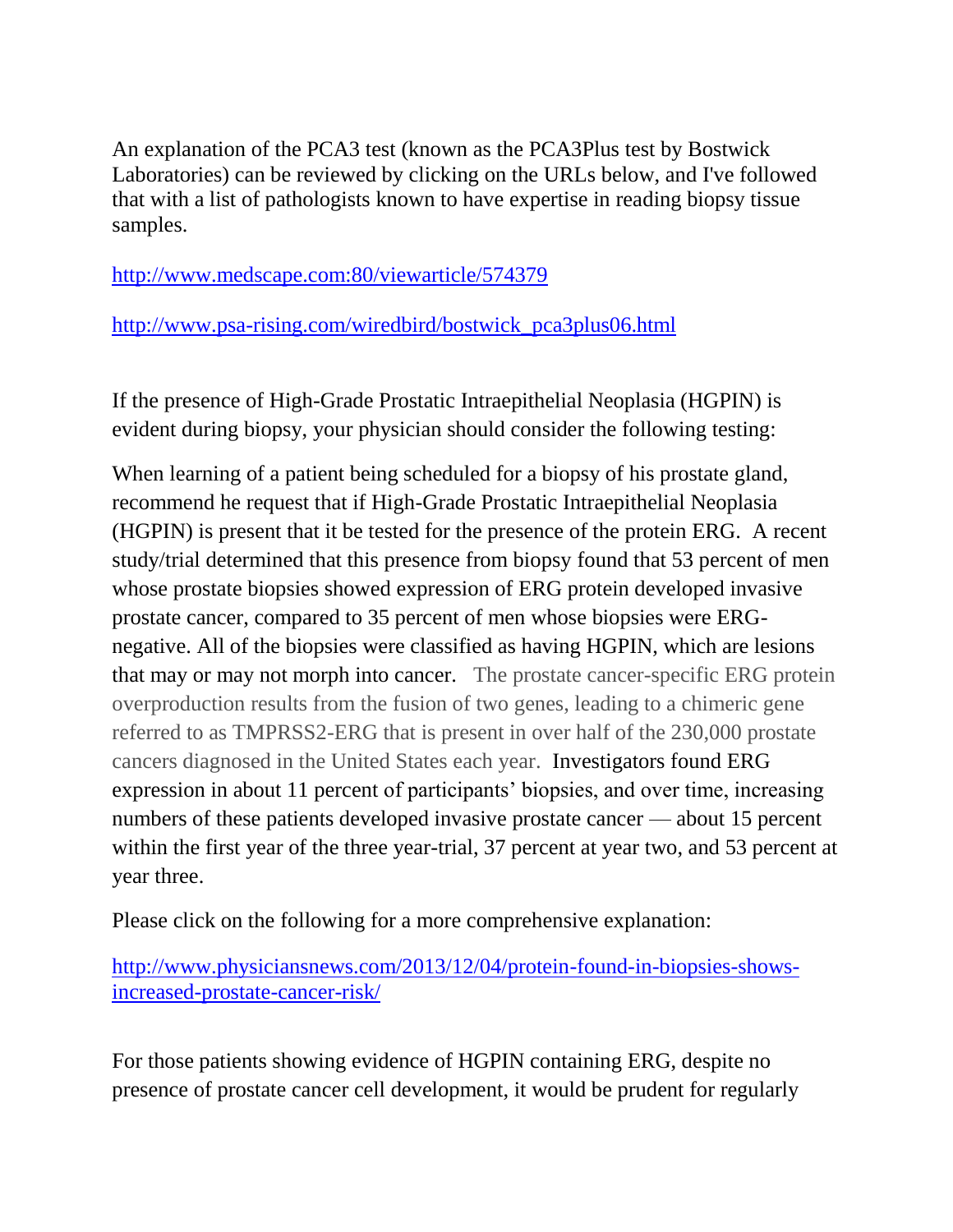scheduled diagnostics and close attention/monitoring by both patient and physician. For those showing evidence of only low development of prostate cancer, Active Surveillance may not be appropriate in view of the likelihood of their disease being more aggressive as well as invasive if not tended to early on.

## From another source, the *14th Annual [Meeting](http://www.urotoday.com/index.php?option=com_content&Itemid=1759&id=1503&lang=en&layout=blog&view=category) of the Society of Urologic [Oncology](http://www.urotoday.com/index.php?option=com_content&Itemid=1759&id=1503&lang=en&layout=blog&view=category) (SUO) "Extraordinary Opportunities for Discovery""*

Christopher Barbieri, MD, PhD, described clinical experience of the combination of both PCA3 and TMPRSS2-ERG (T2-ERG). PCA3 is an FDA-approved test which measures an RNA which can be detected in urine after attentive DRE as it is normalized to the amount of mRNA which codes for PSA. TMPRSS2-ERG is a recurrently identified translocation which is found in 50% of all men with prostate cancer. It is also found in 90% of all prostate tumors if multifocality is taken into account. Both of these tests have a significant incremental gain in predictive power of standard clinical nomograms which include PSA, age, and DRE. Although T2- ERG is not FDA-approved, it is available as a sendout test to the University of Michigan. John Wei, MD, MS, then highlighted several other studies corroborating its improvement in predictive value in this setting.

Although T2-ERG is not FDA-approved, it is available as a sendout test to the University of Michigan.

The following are important methods of insuring that the anterior as well as the top of the prostate gland are appropriately biopsied, particularly when a biopsy fails to identify prostate cancer despite DRE findings or elevated PSA.

Hidden tumours located on the top and anterior of the prostate evade traditional diagnostic procedures, including ultrasound guided needle biopsy.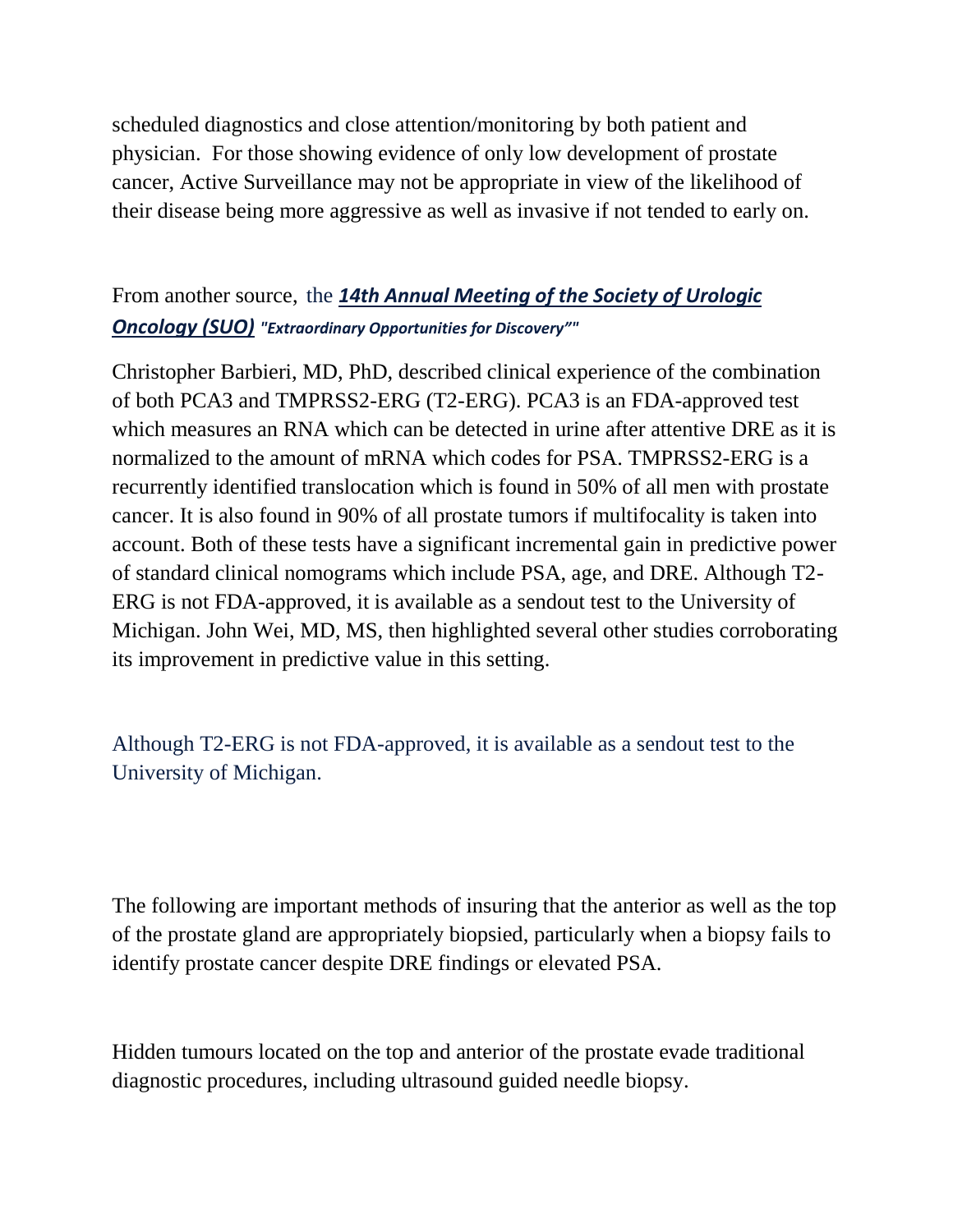The following regards the anterior of the prostate:

[http://www.ncbi.nlm.nih.gov/pubmed/21341573?s\\_cid=pubmed](http://www.ncbi.nlm.nih.gov/pubmed/21341573?s_cid=pubmed)

More in this regard: <http://www.ncbi.nlm.nih.gov/pubmed/12508755>

Following, regarding "Hidden Prostate Cancer Tumours Evade Treatment," is found in this URL: **<http://tinyurl.com/ykyqjgt>**

Canadian researchers have found that some hidden prostate cancer tumours cannot be diagnosed with the current procedures. Researchers at Toronto University say their findings explain why some men with elevated prostate specific antigen (PSA) levels who are carefully monitored and undergo repeated negative biopsies still develop aggressive prostate cancer. They say these hidden tumours located on the top of the prostate evade traditional diagnostic procedures, including ultrasound guided needle biopsy. In their research, published Thursday in the British Journal of Urology International, the Canadians say that magnetic resonance imaging (MRI) is the best tool to reveal such tumours. As part of their research, a team of urologists, surgeons, radiologists and pathologists studied 31 patients who had positive biopsy results and tumours on top of their prostate as shown on MRI. They found that MRI was able to help diagnose hidden prostate tumours 87 percent of the time. "Our findings identify a specific high-risk group who tumours are difficult to diagnose because of location. These men benefit from MRI which guides the biopsy procedure with a high degree of accuracy," said study author Nathan Lawrentschuk, urologic oncology fellow at the university. "The research team call the clinical presentation of elevated PSA and repeated negative biopsy results 'prostate evasive anterior tumour syndrome' (PEATS)," he added. Lead researcher Neil Fleshner said: "Knowing about PEATS may also be important for men already on 'active surveillance' – patients with slow-growing prostate cancer who are being regularly monitored through PSA and biopsy. "Every man does not need an MRI, but knowing about PEATS will help identify those who do."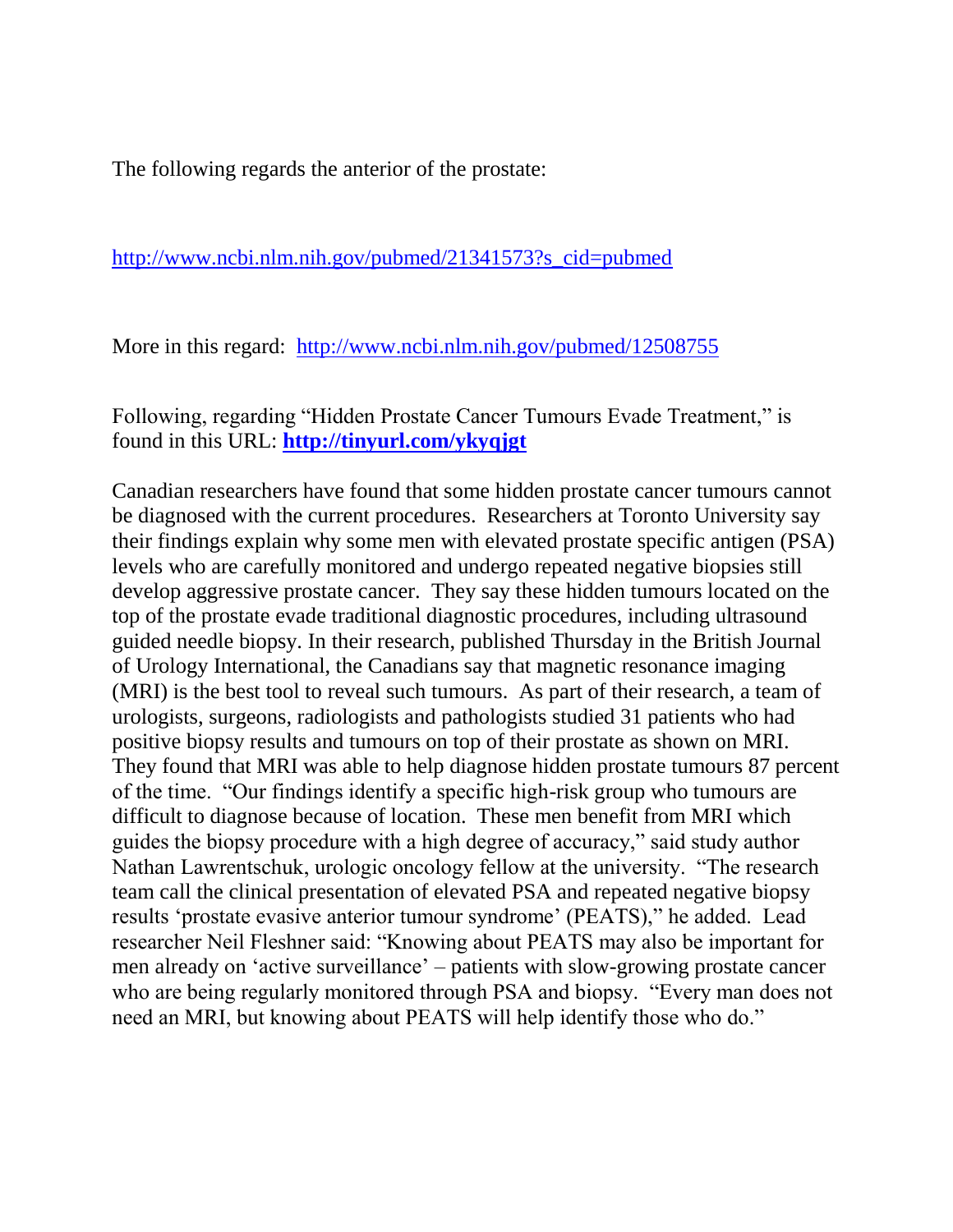A similar MRI procedure, VividLook, provides a very similar improvement of imaging the prostate gland to identify tumor location for more appropriate targeting of needles during biopsy. See:

<http://www.icadmed.com/products/prostate/documents/VividLookCaseStudy.pdf> or try<http://tinyurl.com/3jq7svp>

INVIVO's DynaTRIM is yet another form of biopsy needle targeting with MRI. See:

<http://www.invivocorp.com/education/whattoexpect.php>

and the following lists physicians, their comments, and locations where this procedure is administered:

<http://www.invivocorp.com/availability.php>

<http://www.invivocorp.com/clinical/doctestimonials.php>

PATHOLOGY: Importance of Expert Pathology Opinion:

Despite the fact that the Gleason score might NOT change after an expert review, the reality is that more often it does. However, the issue is who did the first review. There are talented pathologists who are focused on prostate cancer and also two national labs who are focused on PC as well.

The Gleason score is a critical item; it is used as a variable in virtually every prognostic and treatment algorithm. An accurate GS mandates an expert pathology opinion from a PC pathology expert. The ones that I am most familiar with include:

A second opinion on the microscopic pathology is usually covered by insurance but if not, runs about \$500 pending on what is done. A copy of the original pathology report with the actual slides or recuts from the tissue block are sent to the outside reviewer. Your primary care doctor or you can initiate such a 2nd opinion but you need to request this and ask for a specific physician or lab to be used.